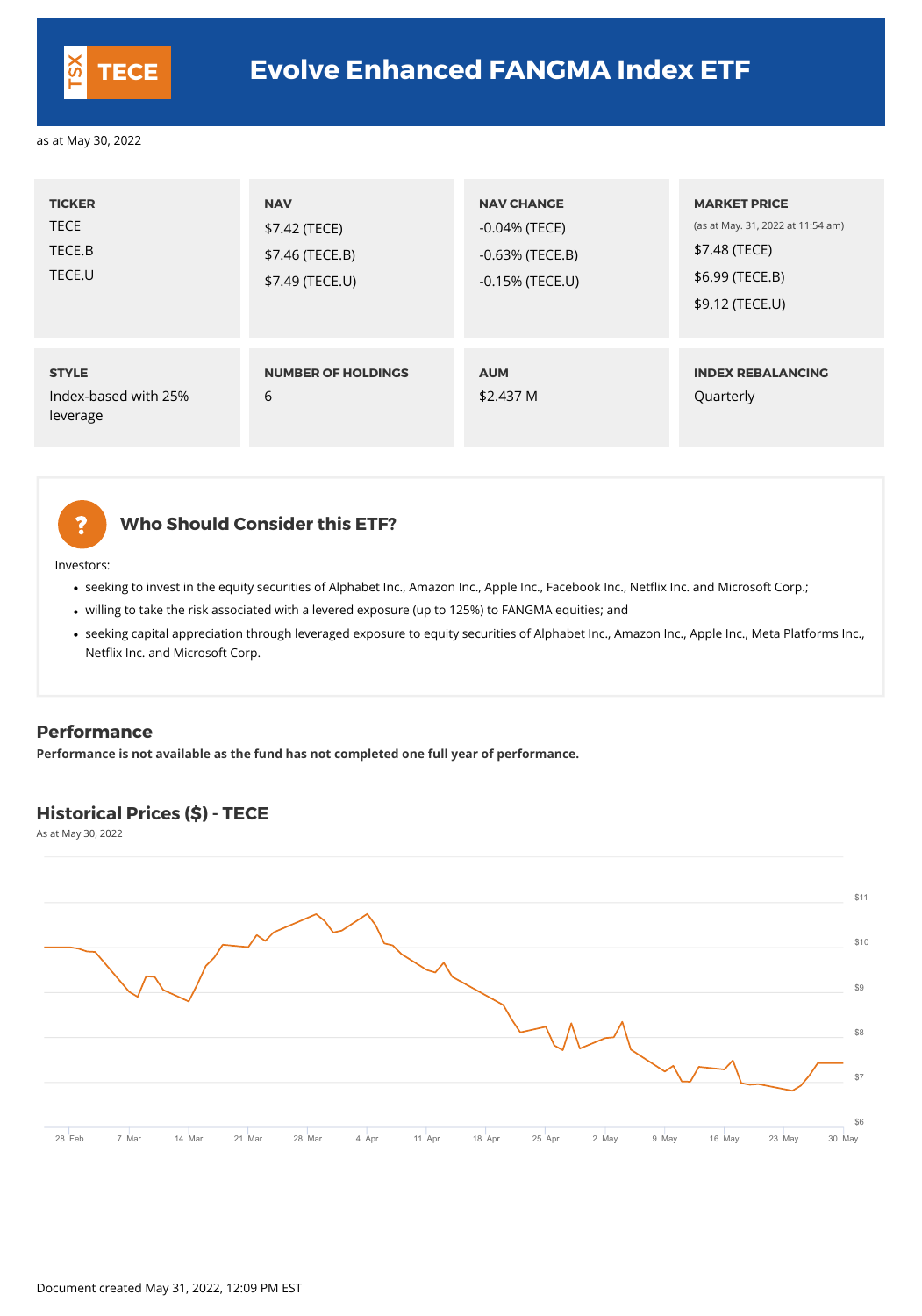#### **Fund Details**

| <b>CUSIP</b><br>30053E300 (TECE)<br>30053E201 (TECE.B)<br>30053E102 (TECE.U) | <b>TICKER</b><br><b>TECE</b><br>TECE.B<br>TECE.U    | <b>LISTING EXCHANGE</b><br>Toronto Stock Exchange (TSX)                                         |
|------------------------------------------------------------------------------|-----------------------------------------------------|-------------------------------------------------------------------------------------------------|
| <b>INCEPTION DATE</b><br>February 28, 2022                                   | <b>REGISTERED INVESTMENT ELIGIBILITY</b><br>Yes     | <b>CURRENCY</b><br>Hedged to CAD (TECE)<br>Unhedged to CAD (TECE.B)<br>Unhedged to USD (TECE.U) |
| <b>STYLE</b><br>Index-based with 25% leverage                                | <b>INDEX</b><br>Solactive FANGMA Equal Weight Index | <b>INDEX PROVIDER</b><br>Solactive AG                                                           |
| <b>MANAGEMENT FEE</b><br>0.50% (plus applicable sales taxes)                 |                                                     |                                                                                                 |

#### **Top 10 Holdings**

As at May 30, 2022

| <b>NAME</b>        | WEIGHT | <b>TICKER</b>          | <b>SECTOR</b> | <b>COUNTRY</b> |
|--------------------|--------|------------------------|---------------|----------------|
| Microsoft Corp     | 19.40% | <b>MSFT US EQUITY</b>  | Microsoft     | UNITED STATES  |
| Meta Platforms Inc | 18.50% | FB US EQUITY           | Facebook      | UNITED STATES  |
| Apple Inc          | 18.10% | AAPL US EQUITY         | Apple         | UNITED STATES  |
| Alphabet Inc       | 17.50% | <b>GOOGL US EQUITY</b> | Google        | UNITED STATES  |

| Amazon.com Inc | 15.00% AMZN US EQUITY | Amazon  | UNITED STATES |
|----------------|-----------------------|---------|---------------|
| Netflix Inc    | 11.50% NFLX US EQUITY | Netflix | UNITED STATES |

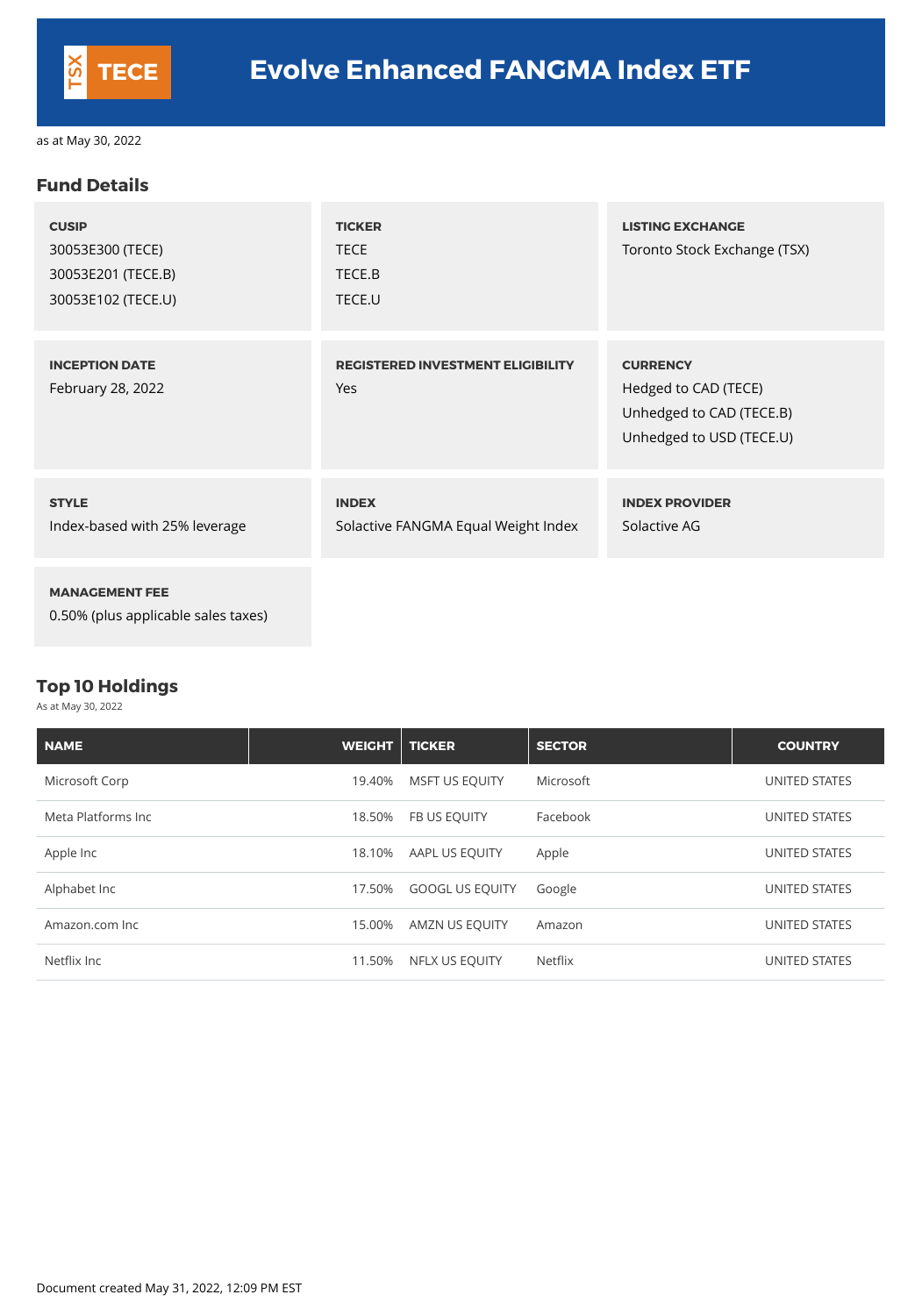### **Geographic Allocation Sector Allocation**

As at May 30, 2022 **As at May 30, 2022** As at May 30, 2022





| <b>WEIGHT</b> |
|---------------|
| 19.40%        |
| 18.50%        |
| 18.10%        |
| 17.50%        |
| 15.00%        |
| 11.50%        |
|               |

Document created May 31, 2022, 12:09 PM EST



## **TECE Evolve Enhanced FANGMA Index ETF**